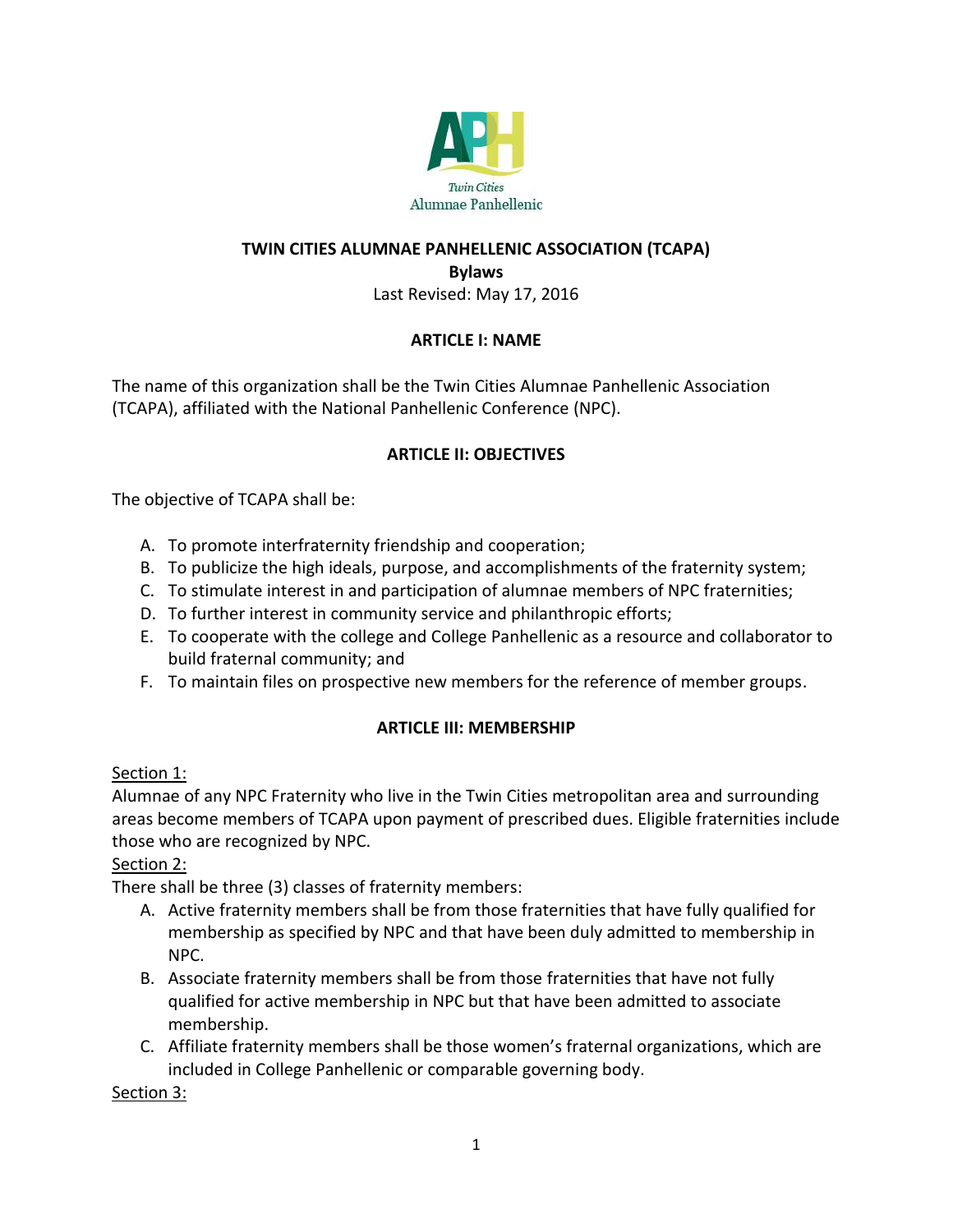There shall be three (3) classes of individual members:

- A. Active individual members shall be from those fraternities that have fully qualified for membership as specified by NPC and that have been duly admitted to membership in NPC but do not have an active fraternity alumnae chapter in the area served by TCAPA.
- B. Associate individual members shall be from those fraternities that have not fully qualified for active membership in NPC but that have been admitted to associate membership but do not have an active fraternity alumnae chapter in the area served by TCAPA.
- C. Affiliate individual members shall be those women's fraternal organizations, which are included in College Panhellenic or comparable governing body but do not have an active fraternity alumnae chapter in the area served by TCAPA.

### Section 4:

A fraternity member or individual member shall be deemed to be in good standing if that member has paid annual dues and who has not voluntarily withdrawn from membership and, in the case of fraternity members, has identified a delegate to represent that fraternity member on the TCAPA Council.

### **ARTICLE IV: FINANCE**

### Section 1:

Annual dues for fraternity membership, as defined in Article III: Section 2, shall be \$5.00 per individual chapter plus \$1.00 per dues paying member of that chapter. Fraternities with more than one (1) chapter membership shall pay annual dues per chapter.

Section 2:

Annual dues for individual membership, as defined in Article III: Section 3, shall be \$5.00. Section 3:

Any special assessment shall require a unanimous vote of all present and voting Council members. Individual members shall be exempt from any required special assessment. Section 4:

Annual dues shall be due and payable on or before the first Council Meeting of each fiscal year. Each fraternity shall be responsible for the collection of dues from its own members and shall forward such dues to the TCAPA Treasurer, payable to TCAPA. Fraternities that do not submit annual dues by the first Council Meeting of each fiscal year shall not be considered in good standing with TCAPA until outstanding dues are paid.

### Section 5:

The fiscal year of TCAPA shall extend from August 1 to July 31.

# Section 6:

For each fiscal year, the budget of TCAPA shall consist of the dues collected from the previous year. Allocation of funds shall be determined by the Executive Board.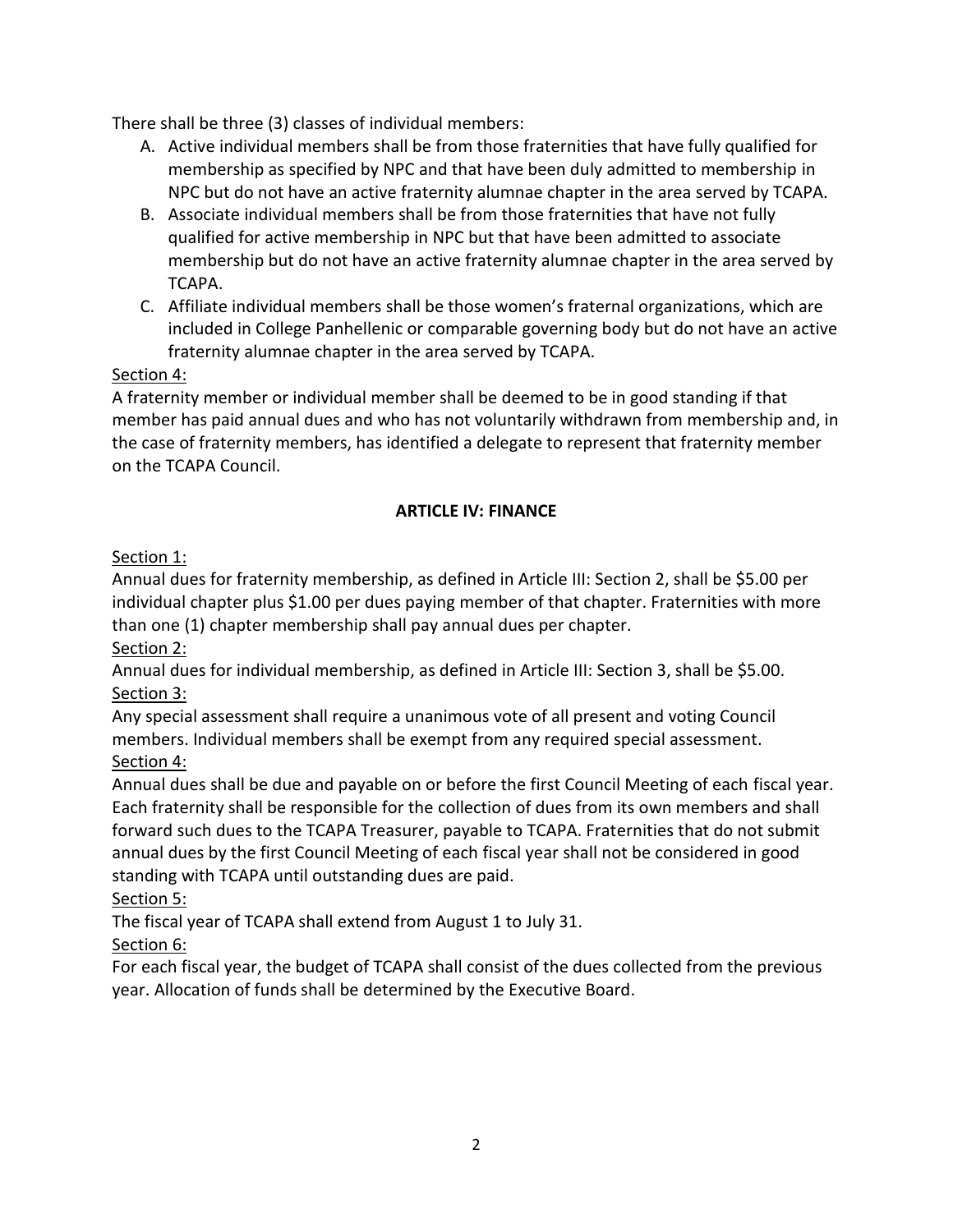### **ARTICLE V: STRUCTURE AND ORGANIZATION**

### Section 1:

The government of this organization shall be vested in the Executive Board.

Section 2:

The voting body of TCAPA shall be composed of one (1) delegate from each active member fraternity in good standing. An officer may vote if she is the only delegate of her fraternity. Section 3:

Each active member fraternity in good standing shall be entitled to send one (1) alternate delegate to the Council Meetings. The alternate shall have the right to voice but no vote. The alternate shall serve as the delegate in the absence of the delegate at Council Meetings, except that the Vice President shall preside in the absence of the President. The delegate and alternate delegate shall be seated by each representative member fraternity upon paying annual dues. Section 4:

Fraternities represented by more than one (1) member chapter in good standing shall each be entitled to send a delegate and one (1) alternate to Council Meetings, and shall be entitled to one (1) vote for the fraternity, not per chapter.

# Section 5:

Fraternity members in good standing holding associate membership or affiliate memberships shall each be entitled to send a delegate and one (1) alternate to Council Meetings, and shall be entitled to voice but not vote.

### Section 6:

Only members of fraternities with active membership and in good standing in TCAPA may hold office, serve as chairpersons, or serve on committees.

### Section 7:

The immediate past President shall serve as delegate-at-large. Unless she is the delegate representing her fraternity, she shall have voice but not vote.

### **ARTICLE VI: ELECTION OF DELEGATES**

Each active fraternity has the responsibility to provide a delegate to the TCAPA, but the TCAPA cannot stipulate which delegate represents a group. Each fraternity has the right to select its own delegate.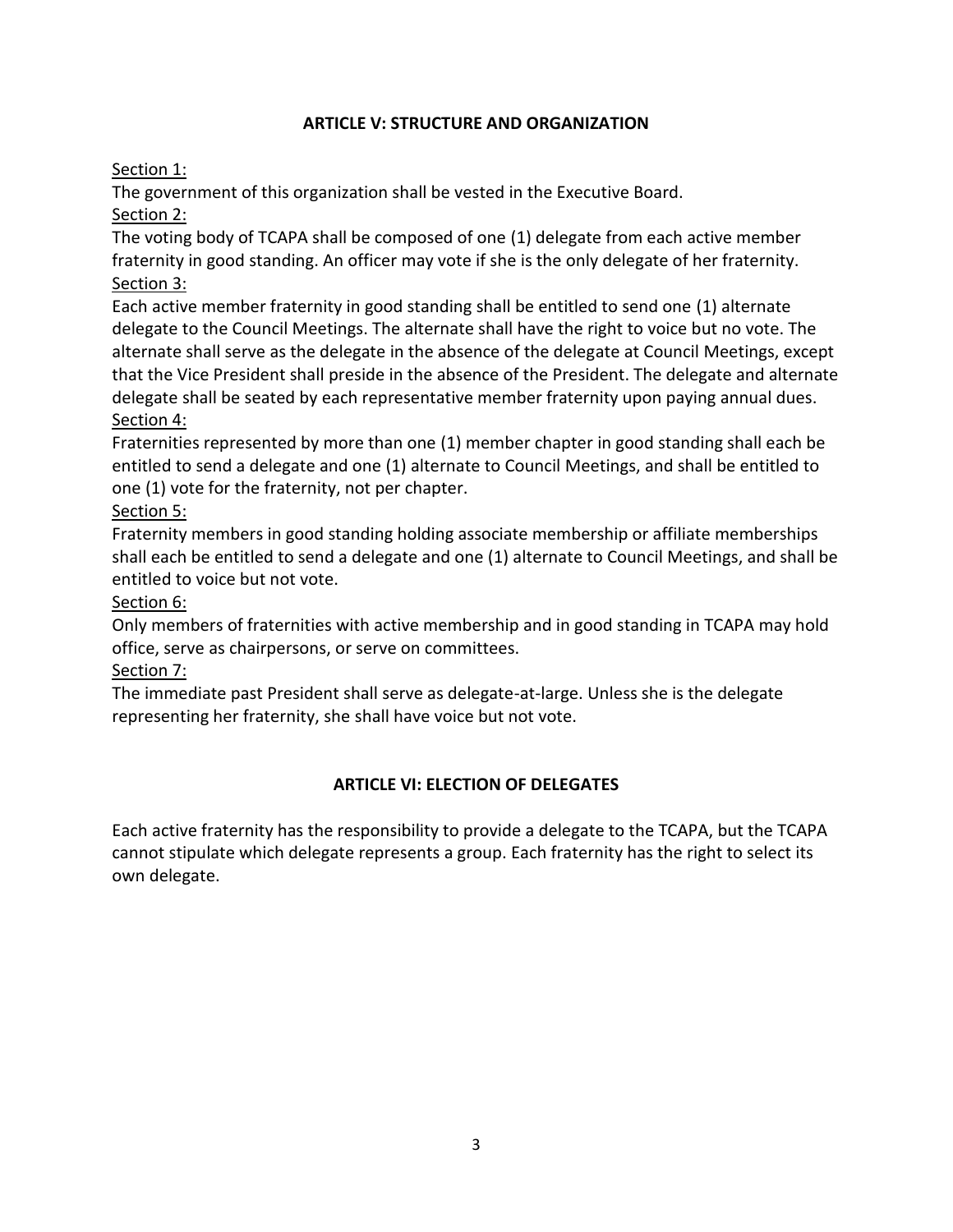### **ARTICLE VII: ELECTION OF OFFICERS**

### Section 1:

There shall be four (4) elected officers: President, Vice President, Treasurer, and Secretary, who shall be elected by majority of member fraternities active in the TCAPA and in good standing at the last meeting of each fiscal year. All respective terms shall begin at the close of the officer installation during the last Council Meeting of the year.

### Section 2:

A Nominations Committee appointed by the President will oversee the nomination of officers as described in Article VIII.

### Section 3:

The term of office for President shall be for two (2) years, with the election of this office taking place in even years.

### Section 4:

The term of office for Vice President shall be for two (2) years, with the election of this office taking place in even years.

### Section 5:

The term of office for Treasurer shall be for two (2) years, with the election of this office taking place in odd years.

### Section 6:

The term of office for Secretary shall be for two (2) years, with the election of this office taking place in odd years.

### **ARTICLE VIII: NOMINATIONS COMMITTEE**

### Section 1:

Coordination of all elections shall be the responsibility of the Nominations Committee. Section 2:

At least three (3) members from at least three (3) different organizations in good standing with TCAPA shall be appointed by the President.

### Section 3:

The outgoing President serves on the Nominations Committee with voice but no vote, with the exception that her vote is needed to break a tie.

### Section 4:

Officers must be elected and installed by the last Council Meeting of the fiscal year, with officer training occurring as soon after the election as possible.

### Section 5:

The Nominations Committee shall solicit nominations for elected positions for a period of at least two weeks from all TCAPA Council members in good standing.

### Section 6:

Each candidate shall complete and submit the TCAPA Nomination Form with a candidate statement of up to 200 words to the Chair of the Nominations Committee.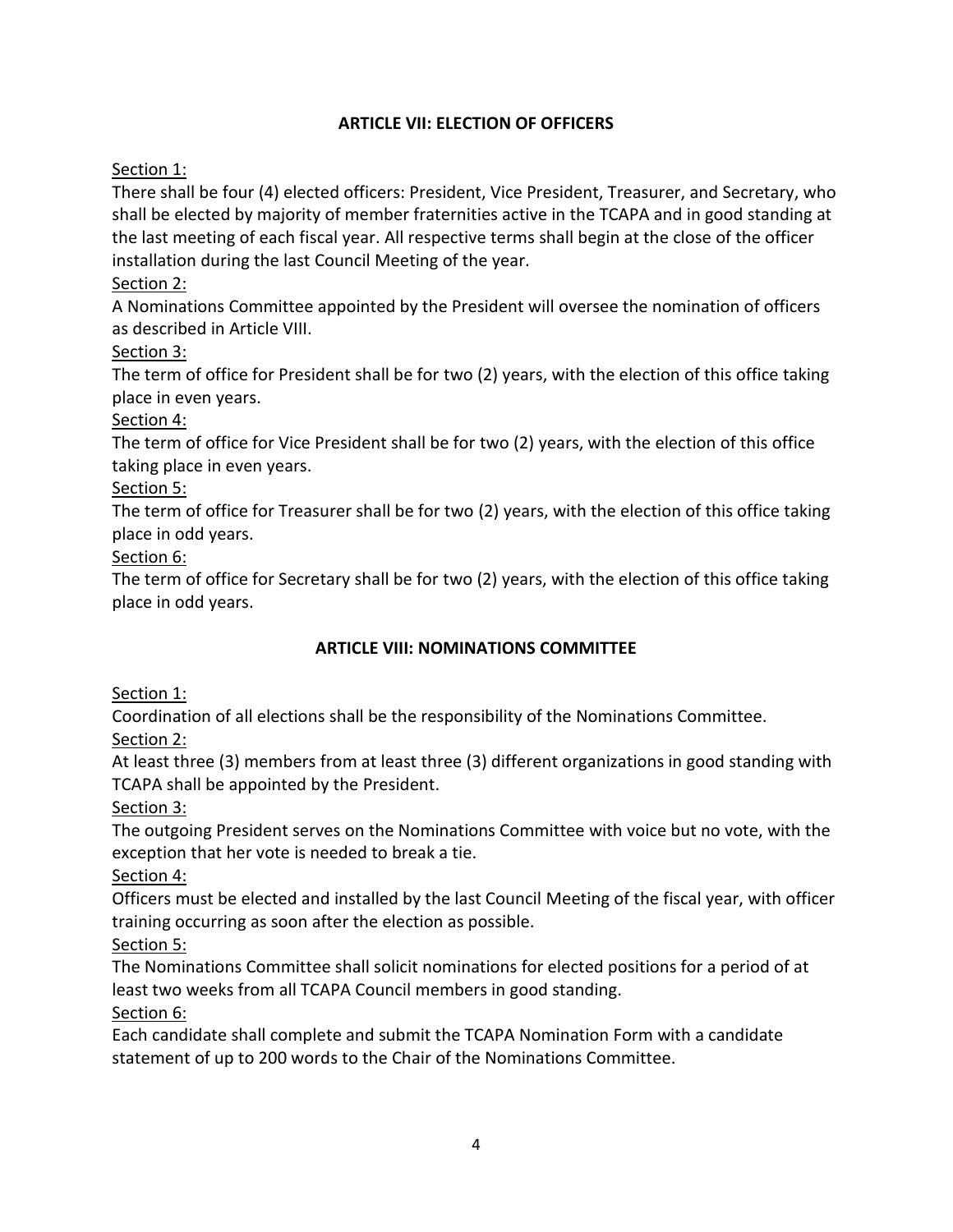### Section 7:

Slate selection shall take place as follows:

- 1. Before elections, the Nominations Committee meets and elects a chair.
- 2. Completed Nominations Forms are reviewed by the Nominations Committee.
- 3. The Nominations Committee matches each office to the most qualified member. (The Committee is not bound by the interest forms.)
- 4. The Nominations Committee should try to make every effort to ensure diversity of Panhellenic groups in regards to the slate. If there is not enough interest or available candidates this provision may be waived.
- 5. The Nominations Committee must follow the provision that no officer may serve more than two (2) consecutive terms in the same office.
- 6. A representative of the Nominations Committee contacts each nominee in person or by phone for permission to place her name on the slate, reminding each of the confidentiality of the slated position.
- 7. The chair prepares a statement of qualification for each person slated.
- 8. The Nominations Committee shall submit the slate of candidates to the Executive Board at least one (1) week before the last Council Meeting of the fiscal year. The entire Nominations Committee and Executive Board shall keep the slate confidential until it is read at the election meeting.

### Section 8:

The process for elections at the election meeting of the Council shall take place as follows:

- 1. The President must be notified at the beginning of the Council Meeting if an individual chooses to run from the floor.
- 2. At the election meeting, under new business, the slate is read and presented to the delegation in attendance.
- 3. President asks if there are any more nominations from the floor.
	- A. In the event of a nomination from the floor proceed with the following: 1. Nominations from the floor may not proceed if one or all of the following provisions occur:
		- a. If a member has declined a request from the Nominations Committee to slate her for a particular office, she is ineligible to be nominated from the floor for that position.
		- b. No name may appear on the slate more than once. If a member is nominated for an office by the Nominations Committee, and accepts that nomination, she may not accept any nominations from the floor for a different position.
		- c. If a member receives one or more nominations from the floor, she must choose under which position where her name is to be placed.
		- d. The nominee running from the floor must have a member from the delegation who is willing to act as a representative and speak on her behalf.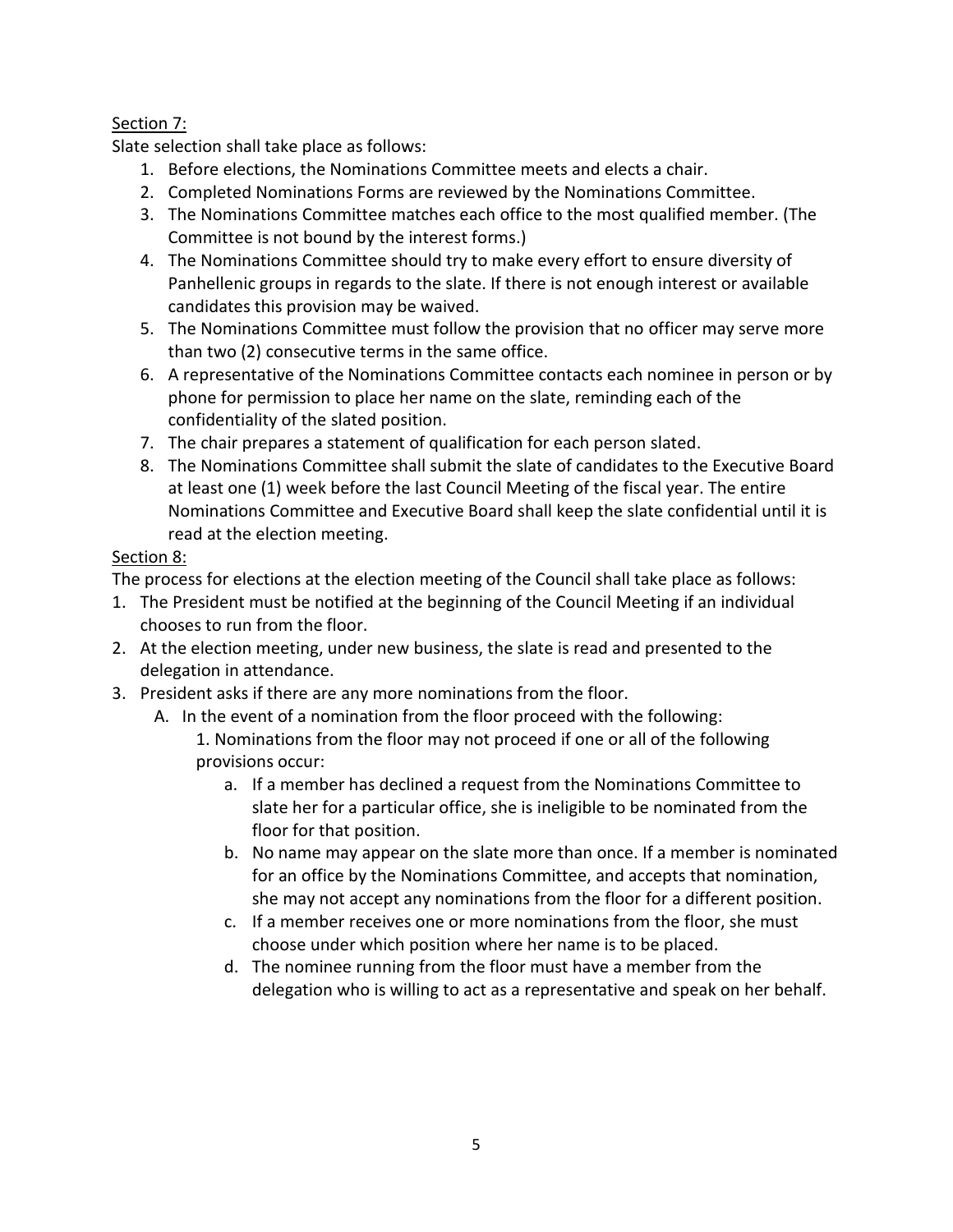- B. If there are eligible nominations from the floor proceed with the following.
	- a. Representative from Nominations Committee reads the candidates qualifications for each slated candidate.
	- b. The representative of the nominee running from the floor will then give a brief statement on her candidate's behalf.
- C. The President will then ask the contested candidates to leave the room and will facilitate a five minute discussion with the voting body in attendance. Pertaining to a pro and con format. No comparison between the candidates is allowed. Discussion is about the nominated candidates merit only. Once discussion is over, nominations are closed.
- 4. If no nominations from the floor, ballots will be omitted.
- 5. President then calls for motion to have Secretary to cast a unanimous ballot for the slate as presented.
- 6. If ballots are required proceed with the following:
	- a. The names of candidates nominated from the floor are written on the ballot by the Secretary in the correct office.
	- b. Each member in good standing, who is eligible to vote marks her choices in secret on her ballot.
	- c. The Secretary collects the secret ballots.
	- d. The Nominations Committee counts the votes and prepares a report for the President.
	- e. During the ballot count, the President proceeds with other TCAPA business.
	- f. The President reports the election results as given to her by the chair of the Nominations Committee.
	- g. If an office is not filled during the elections, the new Executive Board, when it has taken office, shall fill such vacancies through appointment.
	- h. The chair of the Nominations Committee holds the ballots in confidence for two (2) weeks and then destroys them.

# **ARTICLE IX: COUNCIL MEETINGS AND OPEN MEETINGS**

### Section 1:

TCAPA must hold a minimum of three (3) regular Council Meetings during each fiscal year. Section 2:

One third (1/3) of the voting members shall constitute a quorum at all meetings with the exception of a dissolution meeting where a two-thirds (2/3) majority is required to constitute a quorum.

# Section 3:

Special meetings may be held by call of the President and one (1) officer, or by the call of a written request from three (3) delegates, providing one (1) week notice is given.

### Section 4:

The annual meeting shall be the last regular Council Meeting of a fiscal year, which shall be an open meeting for the presentation of annual reports and the installation of officers for the ensuing year.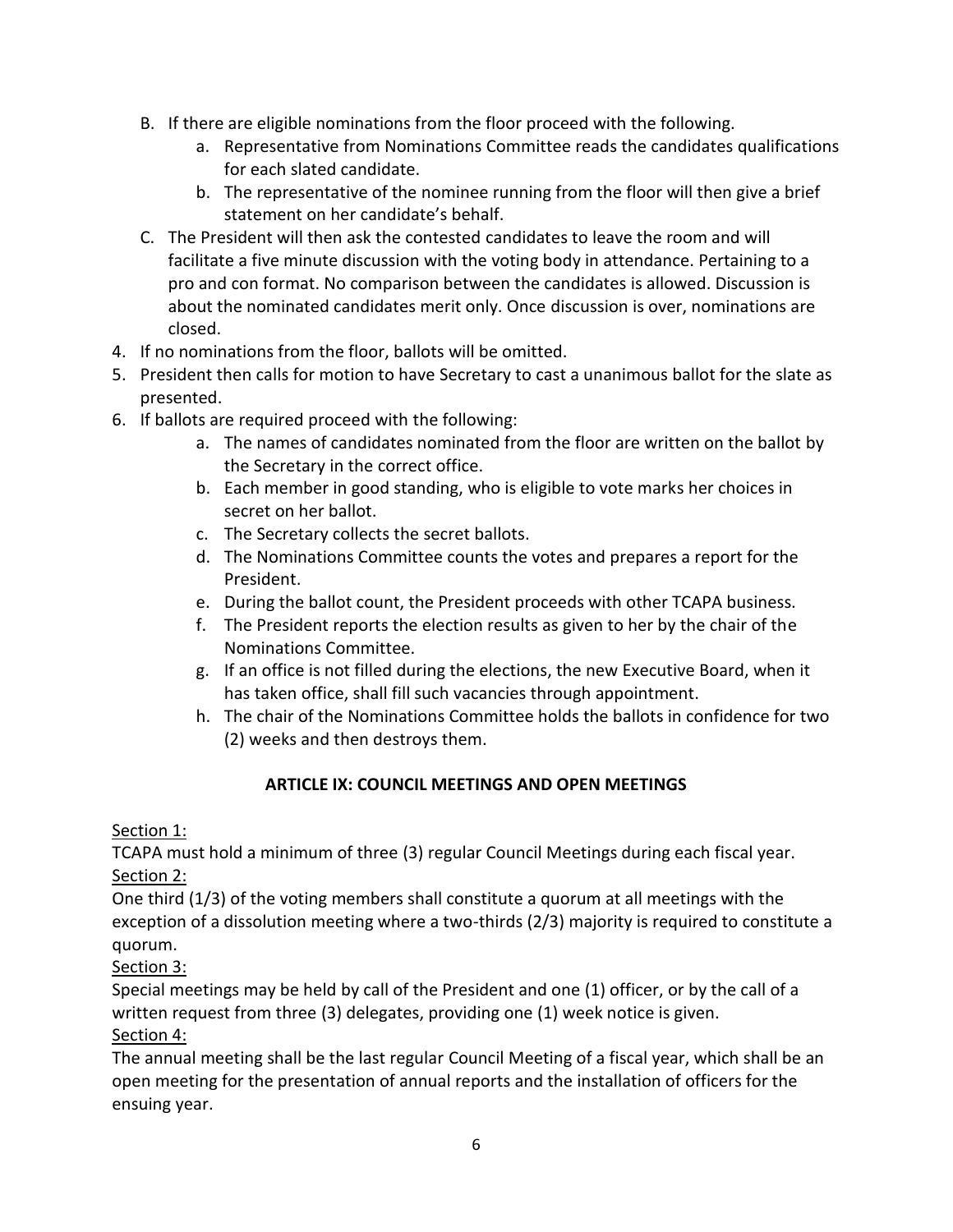### Section 5:

There shall be at least one (1) event each year that all alumnae members of NPC fraternities may attend.

### **ARTICLE X: EXECUTIVE BOARD**

### Section 1:

The Executive Board of TCAPA shall consist of the President, Vice President, Treasurer, Secretary, and the immediate past President as delegate-at-large who shall have voice but no vote, with the exception that her vote is needed to break a tie.

### Section 2:

The duties of the officers shall be delegated as follows:

- A. Except where otherwise provided in these bylaws, the President shall appoint all chairpersons and committees subject to the approval of the Executive Board, shall establish a job description for each officer, shall maintain the official files of the organization, and shall review the bylaws. Following the installation of the officers, the President shall call a meeting of the Executive Board. She shall be responsible for the return of all reports requested by the Alumnae Panhellenic Committee of NPC, including names of the new officers to the NPC Central Office and the Area Advisor by the designated deadline.
- B. The Vice President shall perform the duties of the President in the event of the President's absence or inability to act. She shall serve as ex-officio (non-voting) member of all chairpersons and committees, except the Nominations Committee, and shall report on the activities of all committees to the Executive Board. She shall have other such duties as the Council shall prescribe.
- C. The Treasurer shall pay the annual dues of TCAPA to NPC, collect dues and other payments, report to the Executive Board and the Council the financial status of TCAPA at each meeting, and prepare an annual budget for review and approval by the Council. She shall have such other duties as the Council shall prescribe.
- D. The Secretary shall arrange for proper notice of all meetings and events, record the proceedings and attendance of all Executive Board and Council Meetings, update and maintain social media accounts, oversee the newsletter, and send a copy of any proposed amendment to these bylaws to the Area Advisor for her approval. She shall have such other duties as the Council shall prescribe.

# Section 3:

The Executive Board shall arrange for all meetings, be responsible for the administration of all business of the TCAPA, receive and consider recommendations from chairpersons and committees and present them to the Council for approval and action, have general supervision of the affairs of the organization and shall perform such other duties as defined in these bylaws. Section 4:

The Executive Board shall meet a minimum of four (4) times a year. Meetings shall be held at a time and place designated by the President. Special meetings of the Executive Board may be called by the President or upon the written request of three (3) members of the Executive Board.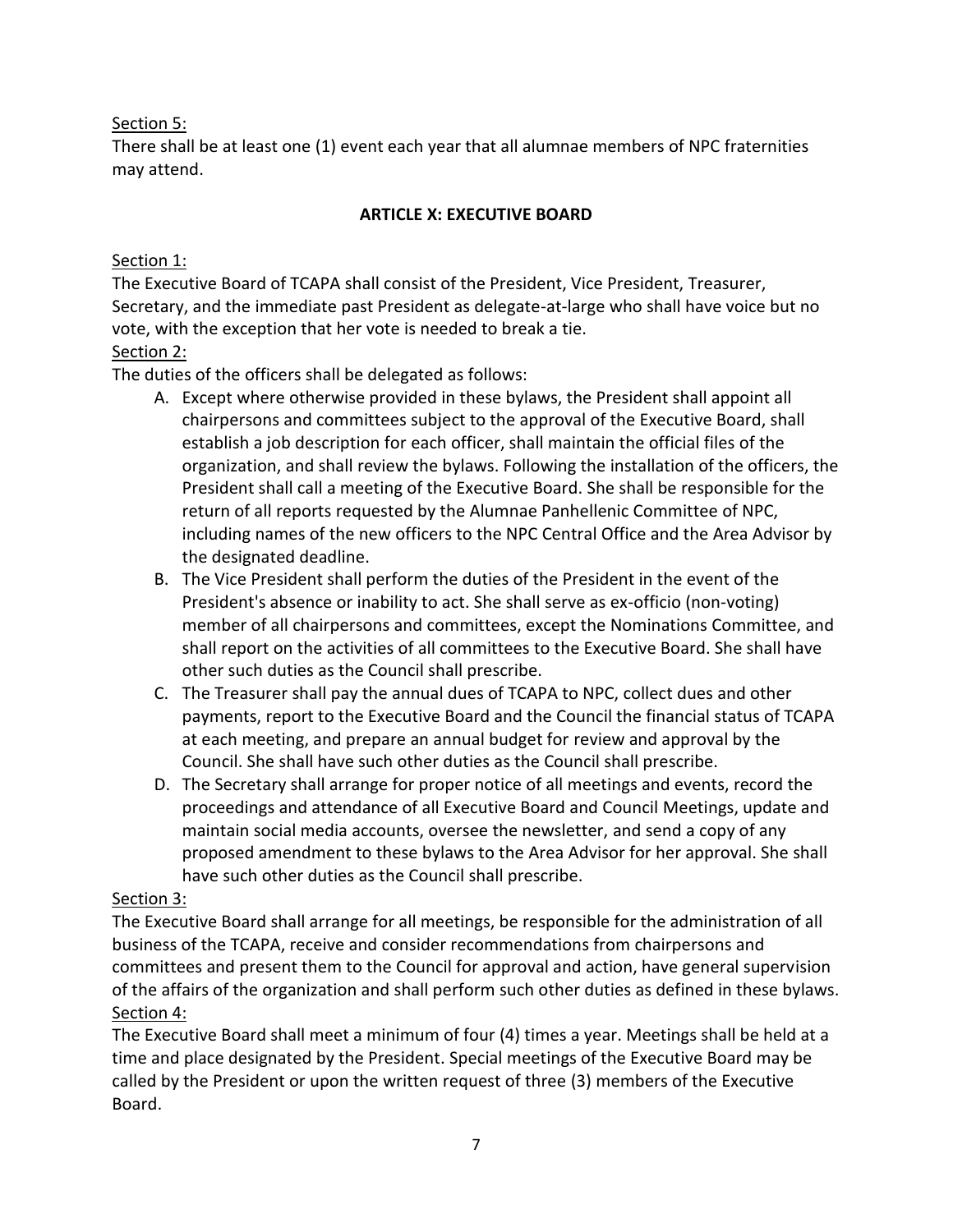Section 5:

Three (3) officers shall constitute a quorum of the Executive Board.

### **ARTICLE XI: CHAIRPERSONS AND COMMITTEES**

### Section 1:

With the approval of the Executive Board, the President may appoint the following chairpersons and/or committees: Social, Philanthropy and Recruitment. The President shall appoint such other special chairs and special committees as may be necessary, subject to the approval of the Executive Board.

# Section 2:

Outgoing Vice President will solicit for committee members at the last Council Meeting of the fiscal year; the newly elected President shall appoint one (1) person from that list to chair each committee.

# Section 3:

The duties of the committee chairs shall be delegated as follows:

- A. All Chairs: Respond to communications from Vice President, including requests for officer reports for Executive Board and Council Meetings. Give officer reports at Council Meetings, upon request. Provide content for the newsletters upon request.
- B. Recruitment Chair: Coordinate involvement of TCAPA volunteers during formal recruitment at the University of Minnesota and at additional schools as desired or upon request. Establish relationships with local Collegiate Panhellenic Councils so they know TCAPA is here as a resource for them.
- C. Philanthropy Chair: Plan an annual fundraising event for a local organization, preferably one that is not currently supported by any of our NPC member groups.
- D. Social Chair: Plan social functions per the calendar decided upon by the Executive Board, including a Badge Day Social which occurs on the first Monday in March each year.

# Section 4:

Each chairperson shall give an annual written report on her and/or her committee's proceedings to the Vice President one (1) week prior to the last Council Meeting of the fiscal year.

# **ARTICLE XII: REMOVAL OF OFFICERS**

If an officer fails to perform or is unable to perform the duties assigned to her, she shall be asked by the Executive Board to resign. If she does not resign, she shall be removed from office. The Executive Board will then be tasked to appoint a member to assume the vacant position.